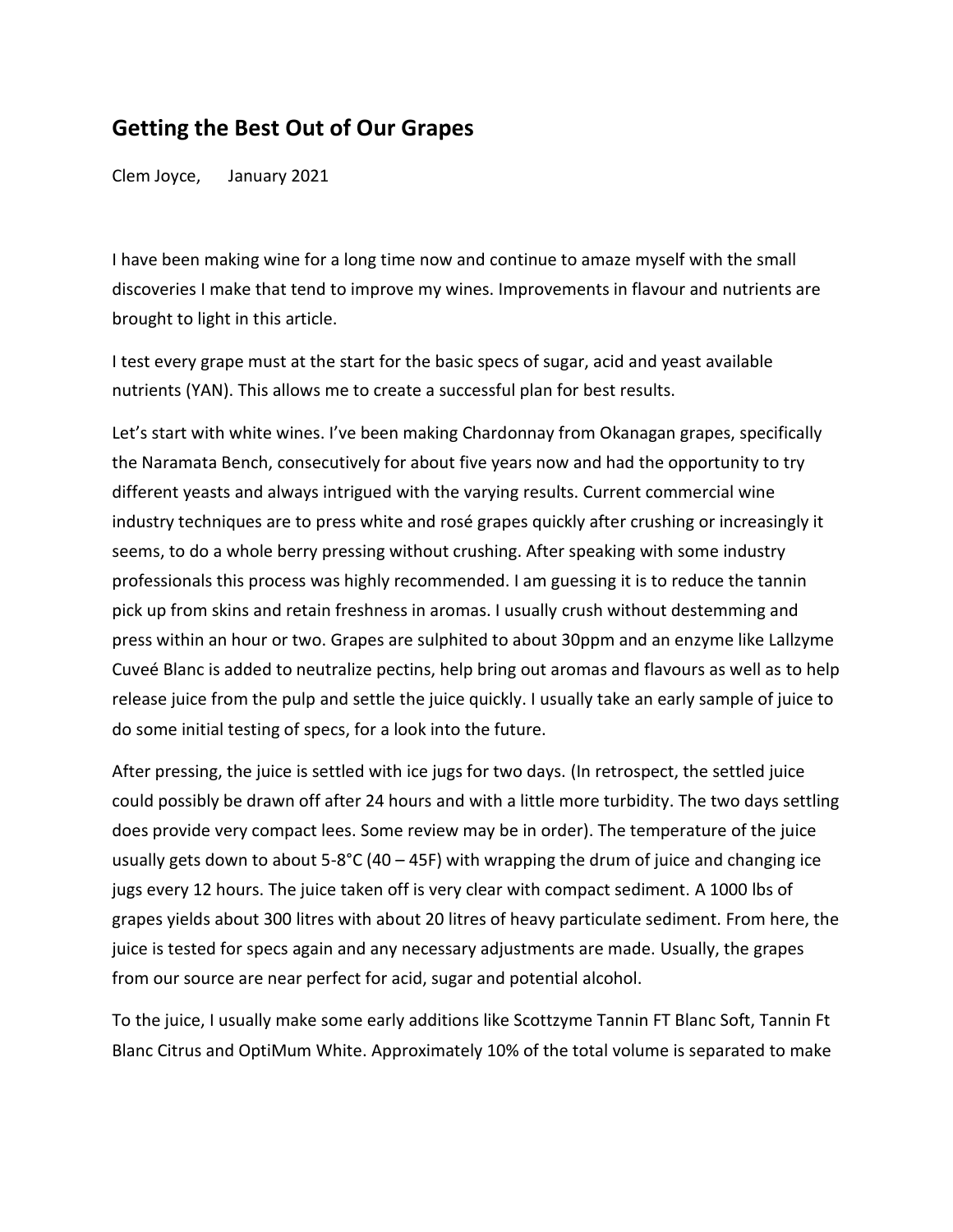a yeast starter. I often try a variety of yeasts each year. Some include; Lallemand CY3079, DV10, D254, D47, QA23, Cross Evolution, Vitafirm Alba Frai, Christian Hansen Symphony and Melody.

Through critical tasting evaluations, the variations in mouthfeel, wine aroma and flavour intensity from the various yeast, mostly have been subtle with a few yeasts being standouts for various reasons. The CY3079 and Cross Evolution are a definite mouthfeel standout (definite heavy fermentation foaming) and subdued to moderate fruit, the D254 known for a subtle almond flavour, QA23 for increased fruit but the winners to me are the Symphony with big peachy/tropical fruit (although yeast is no longer available) and Melody, known for complex forward fruit and good mouthfeel. All my chardonnays undergo a co-inoculated malolactic fermentation to retain as much fruity character as possible.

My chardonnays are aged in neutral barrels with some oak additions in the form of chips, cubes or staves. All oak is French oak with sometimes small additions of Hungarian oak to some separate batches. I have not used any American oak additions. This method allows me to tailor the style I want, from light oak to more pronounced. I generally weigh out the oak in either form and add to the wine after fermentation, either while still in glass or directly to the barrel during aging. My does rate is normally 2 - 3 grams per litre. My barrels are smaller 60L – 70L and I put several passes through in a year. Each staying in cask for 2-4 months at a time.

A couple of years back, we were pressing our chardonnay grapes after crushing, the day was getting late, we were half done, and we decided to stop, and finish the pressing the next day. We added 4L ice jugs to chill over night and finished the pressing with about 24 hours skin contact. Both batches were kept separate. We used two different yeasts on each batch. The specs were taken from each pressing and some interesting revelations appeared.

I have been testing must YAN for about 15 years and find it a must do process. The YAN for the no-skin contact was 280mgN/L and the YAN for the 24 hours skin contact was 386mgN/L. Soaking on skins for an extra day leached a significant amount of nitrogen to the must. The sugar / acid specs were consistent for each batch. What a huge factor. What would make it even more significant would be revealed during a later tasting.

The critical tasting with a number of local club members involved samples of several years and different yeasts trials. While there were subtle differences between yeasts, varying amounts of oak additions had a bigger impact on flavour than yeast strains. The wine with one day skin contact had a definite increase in flavour and aroma, much more than the subtle differences of the yeasts. So, skin contact had a much bigger impact than any yeast strain variation. There was